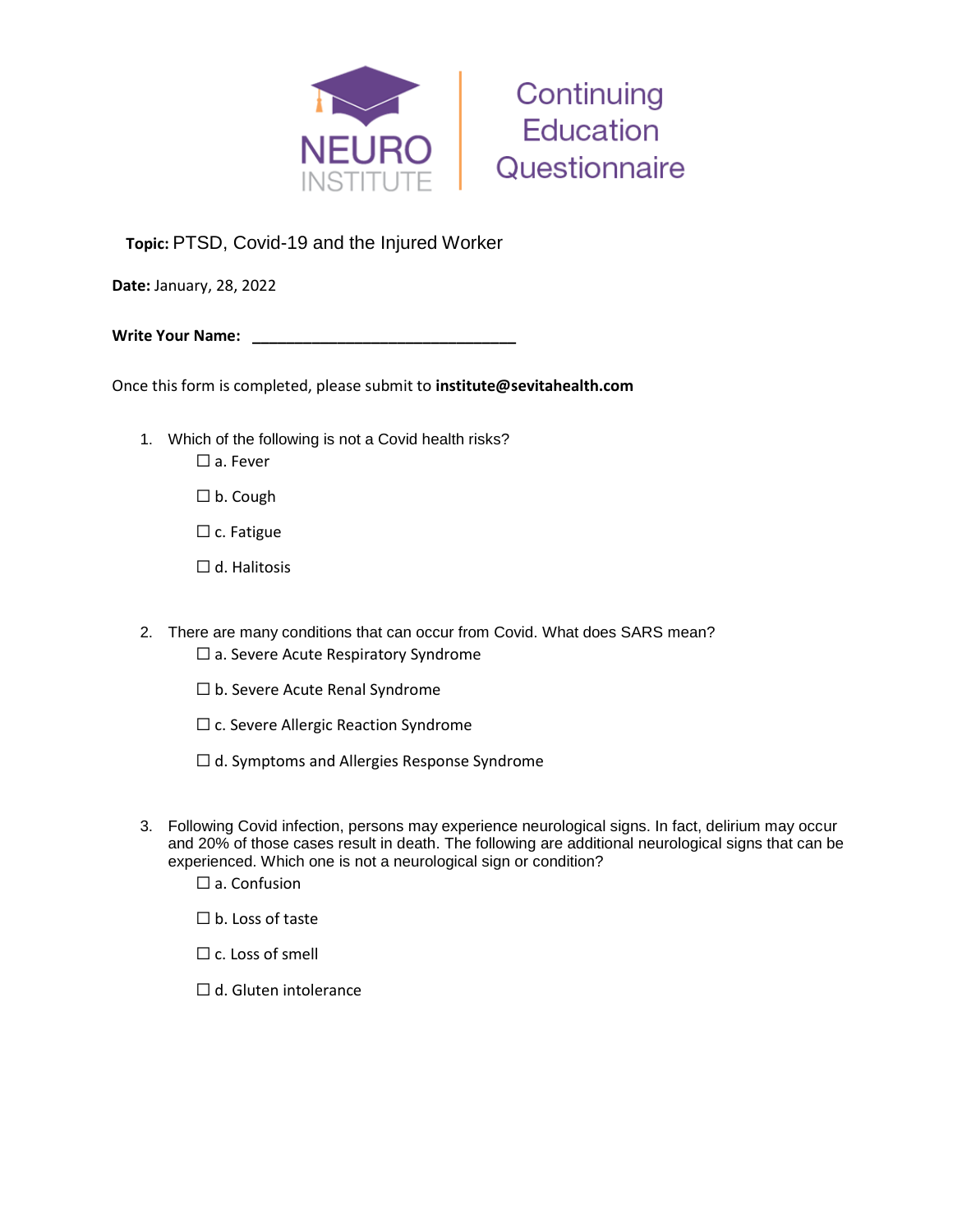



- 4. Neuropathology is the investigation as to the "why" when a person presents with neurological impairment. Which of the following are visible on an MRI or CT of the brain?
	- $\Box$  a. Hemorrhage
	- $\square$  b. Cytokine Storm (cloudiness)
	- $\Box$  c. A only
	- $\Box$  d. B only
	- ☐ d. A & B
- 5. If neurological impairment occurs following Covid infection, is neurological rehabilitation continuum of care appropriate to help an individual improve in her level of functioning?

 $\Box$  a. Yes, and the same course of rehabilitation from inpatient hospital care to home and community would be indicated

 $\Box$  b. Yes, and the same course or rehabilitation from inpatient hospital care to home and community would be indi8cated. However, the length of rehabilitation is likely to be extended due to deconditioning effects.

 $\Box$  c. No, it is best to recover at home.

- $\Box$  d. No, neurological rehabilitation has no effect on outcome.
- 6. There is considerable psychological effect from Covid exposure and Covid infection. The following conditions have the highest rate of occurrence with this condition:
	- □ a. Depression
	- ☐ b. Anxiety
	- □ c. Post-Traumatic Stress
	- □ d. Personality Disorder
	- $\square$  e. A, B, and C only
	- $\Box$  f. None of the above